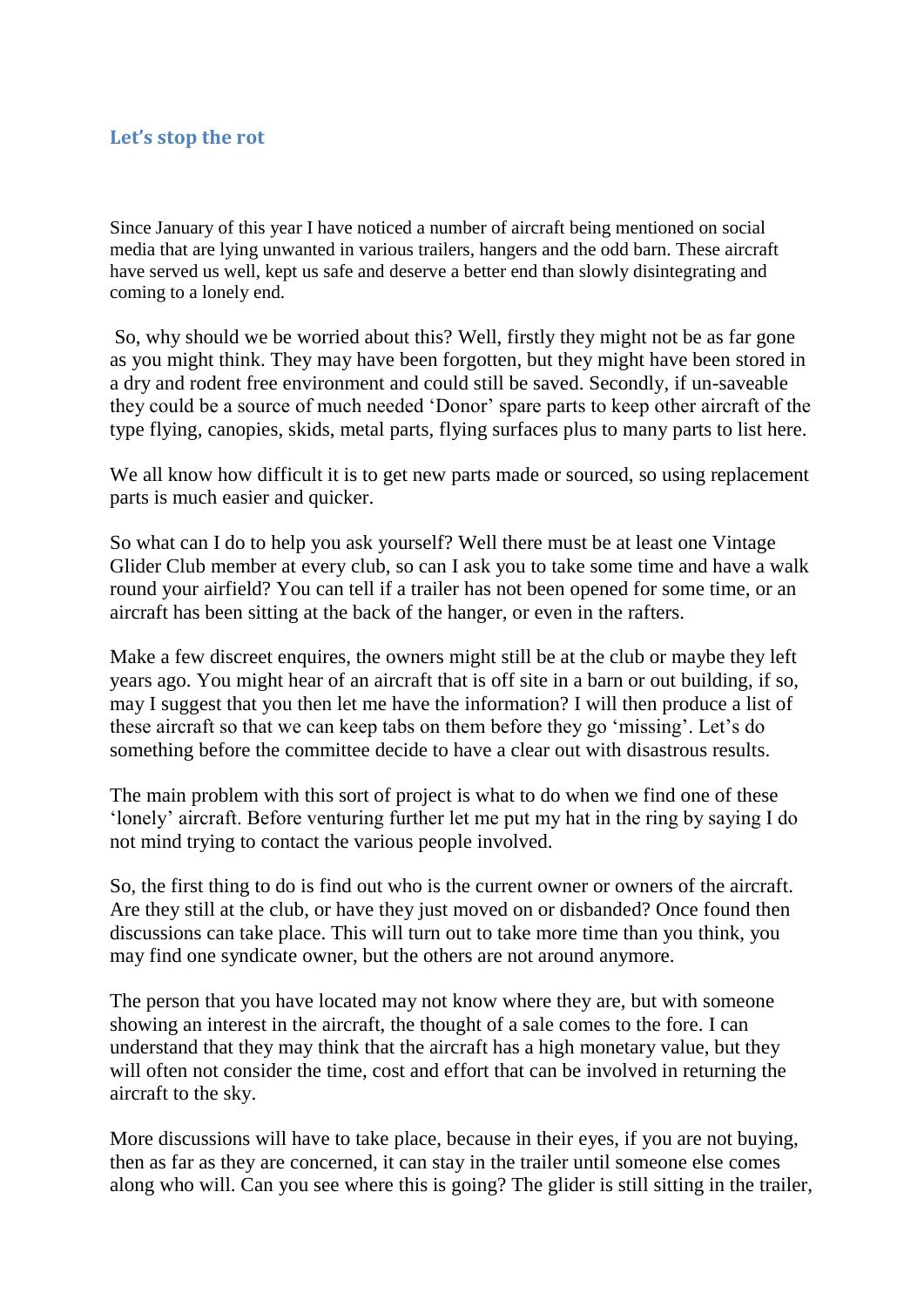remember the trailer is not at its best, damp and mould abound, insects and rodents will also find these conditions very favourable for food and homes, timber, cushions, with straps a particular favourite. The important thing is to save the glider.

Another avenue is to try and persuade the owner to let you take it out of its trailer, give it a good clean, remove any inhabitants and hopefully get it stored in more favourable conditions, idealy in another trailer, or in the back of the workshop or hanger for a whilst discussions take place. The glider has now been saved.

If you cannot find the owners then the next stage would be to talk to the Club Chairman. They might be able to help with the first stage, but if not then the second stage is to contact the BGA (this is always a good starting point for tracking down absent owners).

It is very important that you make every effort possible to locate the owner of the aircraft as there is a legal process that the committee or club needs to go through before they can simply give someone else's property away. They are legally obliged to serve the rightful owner with notice, especially if there are outstanding dues or charges, or at least be able to prove that attempts have been made to do so and that adequate time has passed without a response. Until then one must assume that it is still legally the owner's property.

So if you are unable to make contact with the owners and the aircraft has been sitting on club land some time, chances are the committee would probably would like it moved on.

Remember, in some cases, the glider may have lain forgotten for some time, and it may be down to your actions that they have even remembered that the glider is even still there! Now to the question of whether it owes the club money for unpaid rent? The aircraft is worth nothing, the trailer also has not moved for a long time, so is the money owed worth the time and cost that you will be paying out? This is the problem and the aircraft could then possibly be taken out and 'disposed' of, which is what we are trying to avoid in the first place.

So, we now need to persuade the club to let the aircraft be taken away with no comeback on them. Most clubs will be grateful for the extra space in the trailer park and would probably like it moved as soon as possible. An ideal situation I know, but it could happen.

Then there is the next stage of where to put it? You do not want it to be seen as an eyesore at your own airfield, so once on site, thoroughly clean the trailer inside and out. Maybe a new coat of paint will not go amiss. Now that the trailer looks tidy, it will will give the impression to onlookers that it should be there.

Of course what normally happens is the trailer is so far gone that it cannot be safely moved. Simply borrow a trailer from your own club and bring it back in that, removing any parts from the old trailer that might be useful. The old trailer can them be consigned to the bonfire that every club seems to have and disposed of. Then discus